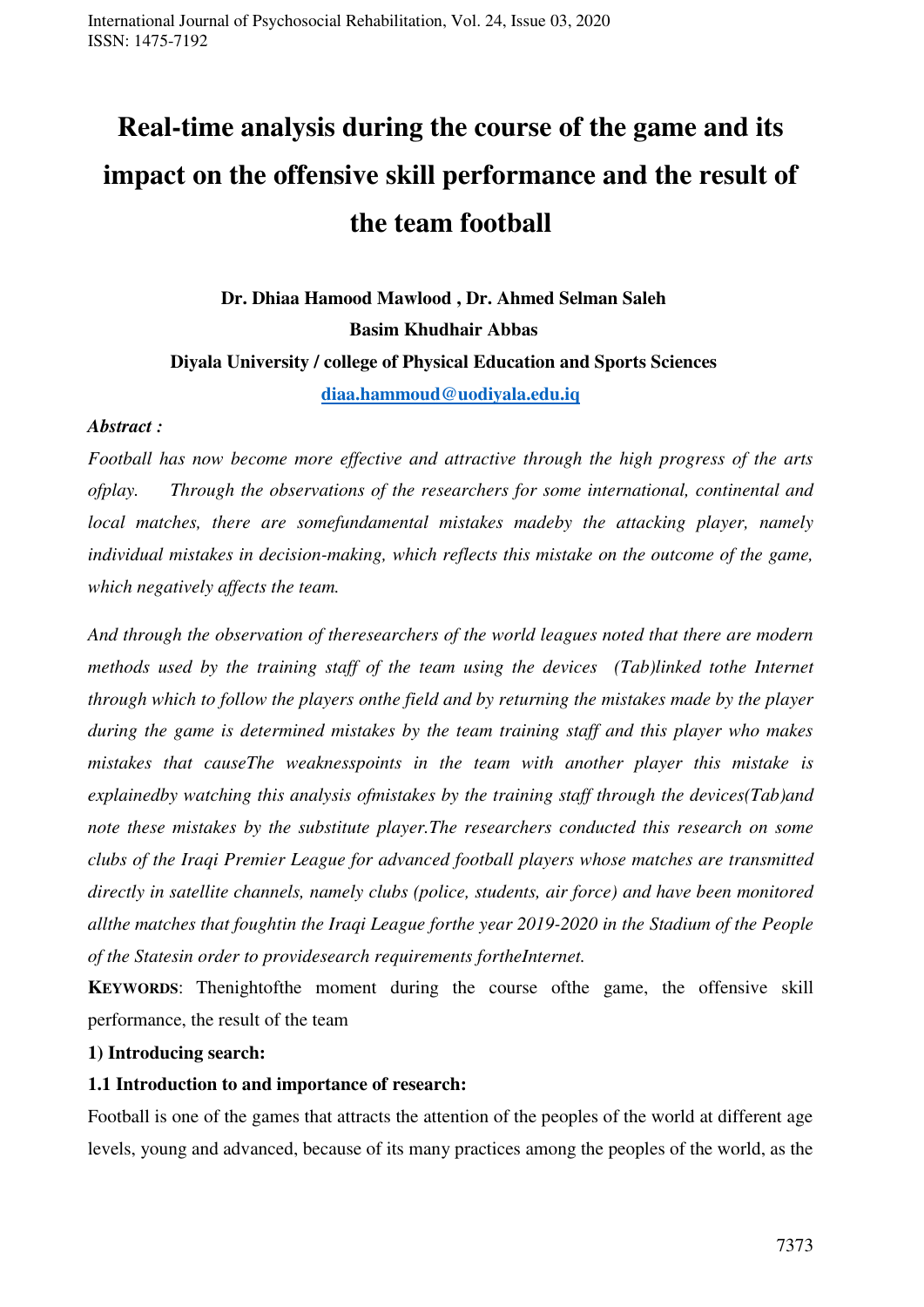countries of the world are competing among themselves to hold tournaments at various continental and international levels.

The methods of playinginvarious types do not appear clear during the gamebut can beidentified throughoutthe offensive and defensive arrangements of the team as well as through the movement of players on thepitch, and there is an important example in modern football that says "it is not the position of the player in the team that determines his movements on the pitch but his abilities on what he can perform<sup>"(1)</sup> (Hanafi Mahmoud Mukhtar: 7:1995)

The attacking player football is one of the elements of excellence in the game and is an assistant and decisive factor inthe result of the game, and the possession of theattacking playerAdaMahari high in attack helps the teamto implement the offensiveplans put by the coach to the team and thus come up with a good result in the game by giving instructions and directing mistakes made by the players while watching the staff The training of the game while sitting on the reserve bench and making a switch to the attacking player is explained the mistakes made by the main striker present on the field to the substitute player who will enter the field by the coach with the coachingstaff and include a number of observations(passing,dodging, scoring with the head, scoring foot)

The importance of the research lies in detecting the weakness of the offensive skill performance of the attacking player during the course of thegame and trying to correct the mistakes by analyzing the game bythe training staff using the presentation of the game directly through the device(Galaxy Tab A7)associatedwith the Internet and recording it on paper and then showing it to the substitute player before entering the game.

### **1.2 Search problem:**

-

The researchers noted that the result of the match in the Iraqi league is not analyzed until after the completion of these matches or the next day, which called on the coach to surrender to the result of the game and did not find solutions to these mistakes in the game. Through the observation of the researchers in the world leagues to use the method of analysisof theluck of the game through the use of advanced equipment by the training staff of the teams during the course of the game in order to address the weakness in the implementation of the individual plans of the attacking player in attack, which called onthe researcher to find a way to analyze this game by the training staff during the At the time of the game through the use of the device (Galaxy Tab A7) associated with the Internet knowing that the game was transmitted through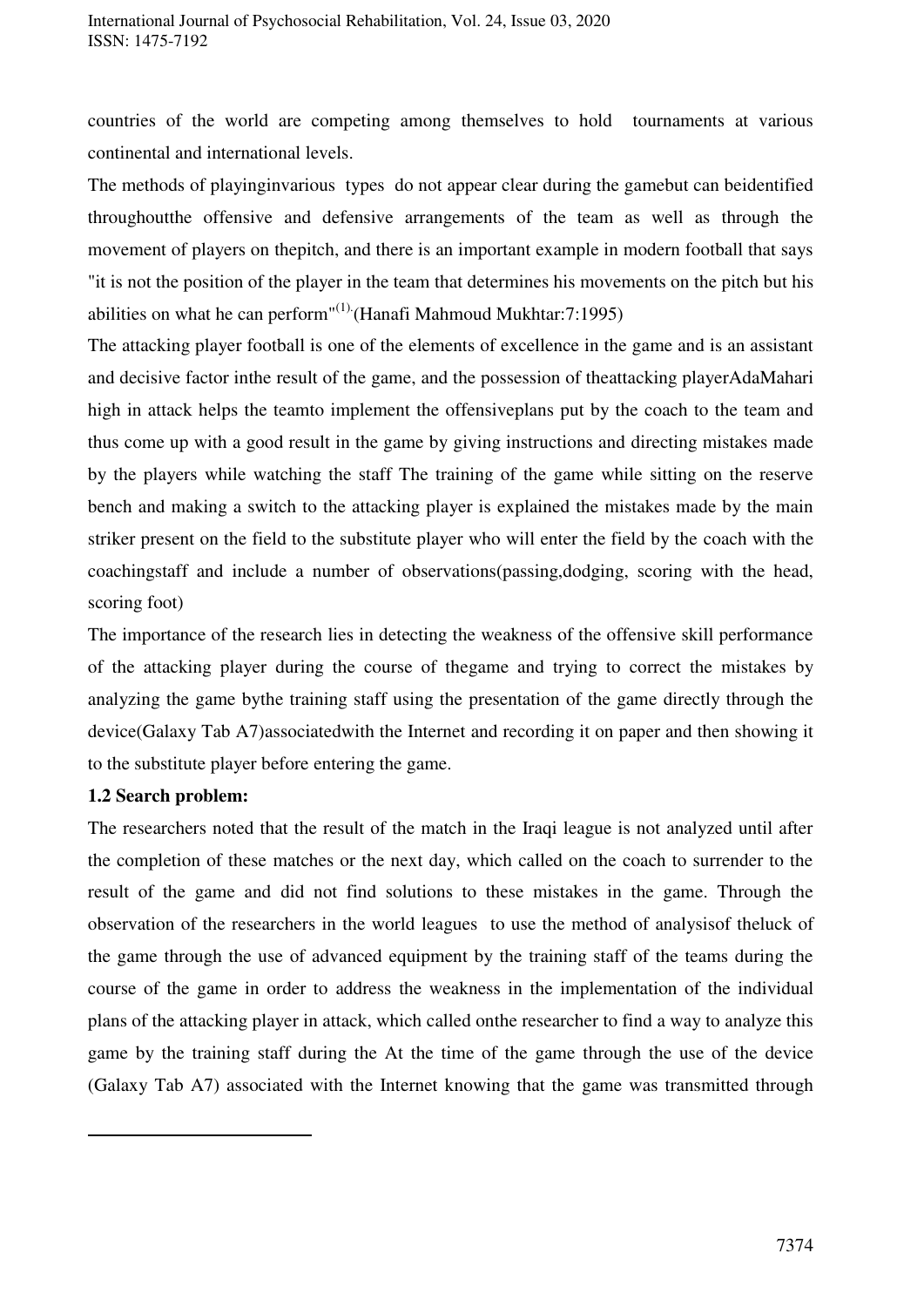satellite channels, which made the researcher able to watch the game and replay by the director more than once for dangerous attacks and important shots and weaknesses of the team and mistakes committed by the attacker.It is explained to the alternative player in order to change the style of play to achieve the desired goal.

**1-3 search**objectives:

1. Themistakes of the offensive performance of the striker's players in the team and remedy them by the substitute striker player football.

2. Evaluate the attack performanceof the substitute striker player and the result of the football team.

# **1.4 Areas of research:**

1-4-1 Human Field: Forward players applying for premierleague clubs (police, students, air force)

1.4.2 Temporal Area: Duration from 4 January 2019 to 9/1/9/2019

1-4-3 Spatial Area: People's International Football Stadium / Baghdad

# **Research methodology and field procedures**

# **2.1 Research approach.**

The researchers used the descriptive method in the survey method to blame the nature of the research problem

# **2.2 Community and research sample.**

The research community included Iraqi Premier League football clubs. The search sample is the players applying toThe Club(police, students, air force)

## **2.3 Search tools.**

# **2.3.1 Means of information collection**

- References from Arab and foreign sources.
- A registration formfor mistakes made by the attacking player in the game including (pass, dodge, scoring with the head, foot scoring)

## **2-3-2 devices and tools used.**

- GalaxyTab A7connected to the Internet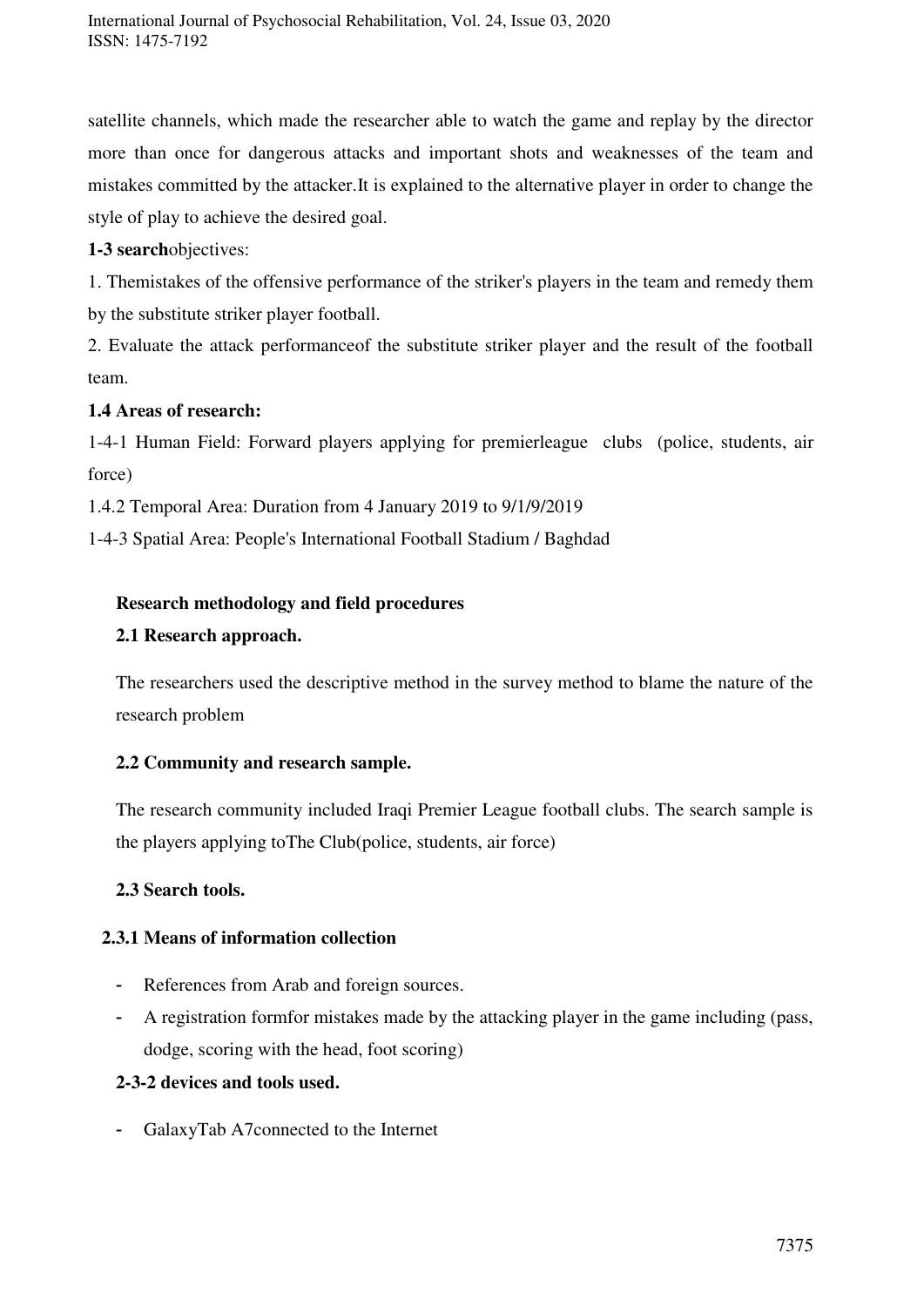## **2.4 Identify search variables.**

The research variables were determined according to its problem by presenting the problem to experts and football specialists.

## **2.5 Reconnaissance experiment**

Thesecond survey was conducted on Monday,March1,2019 at the People's International Stadium.

The purpose of the reconnaissance experiment.

- 1- IDof the validity of the Internet devices in the stadium
- 2- Find out the validity of the tools used in the search device (GalaxyTab A7)
- 3- Find out the extent to which the sample accepts the substitute striker's player forguidance by the trainingstaff.
- 4- Identify problems and difficulties for the purpose of overcoming them.

# **2-6 field search procedures.**

And through the observation of the researchers of theworld leagues to use the method of realtime analysis during the courseof the game through the use of advanceddevices bythe staff of the trainingshows the teams and humiliatedas to address the weakness in the implementation of the individual plans of the attacking player, which called on the researchers to find a way to analyze this game by the training staff During the course of the game through the use of the device (Galaxy Tab A7) associated with the Internet knowing that the game was transmitted through satellite channels, which made the researcher able to watch the game and replay by the director more than once for dangerous attacks and important shots and weaknesses of the team and mistakes committed by the attacker.

Through cooperation with the governing body of the clubs (police, students, air force) the matches conducted by the teams, which are in the International People's Stadium exclusively, were used momentary analysis during the match for the said teams and the mistakes made by the main striker player in the game were recorded by the training staff using GalaxyTab A7,which is linked with the Internet andafter scoring mistakes, was presented to the substitute reserve player for the substitute attacking player and after going down to the field the researchers and the training staff noticed there is an improvement in the offensive performance of the attacking playerandthe result of the game in favor ofthe teamthat was determinedwrong.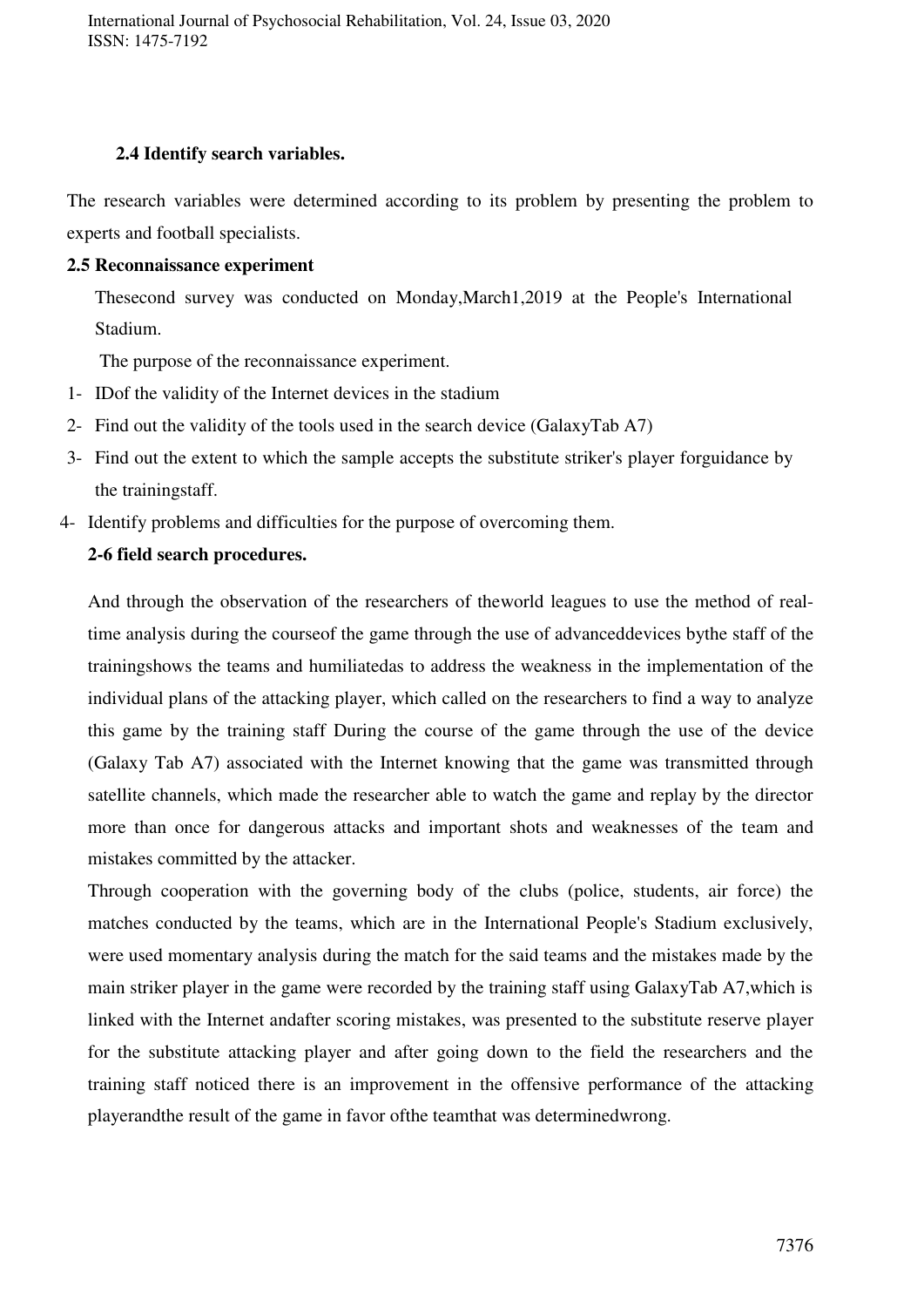## **2-7 Statistical means.**

Themiddle of arithmetic, the standard deviation, the standard mistake.

## **View, analyze and discuss results**

## **Table (1)**

**Shows mathematical circles, standard deviations and standard error of the search sample** 

| <b>Standard</b><br>mistake | <b>Standard</b><br>deviation | <b>Arithmetic</b><br>medium | <b>ThePlayer</b>   | <b>Variables</b>     |
|----------------------------|------------------------------|-----------------------------|--------------------|----------------------|
| 0.267                      | 0.756                        | $\overline{\mathbf{4}}$     | <b>Basic</b>       | Pass                 |
| 0.250                      | 0.707                        | 10                          | <b>Alternative</b> |                      |
| 0.250                      | 0.603                        | 5                           | <b>Basic</b>       | <b>Prevarication</b> |
| 0.295                      | 0.632                        | 8                           | <b>Alternative</b> |                      |
| 0.267                      | 0.756                        | $\overline{\mathbf{3}}$     | <b>Basic</b>       | Scoring in the head  |
| 0.227                      | 0.641                        | 6                           | <b>Alternative</b> |                      |
| 0.321                      | 0.232                        | $\overline{2}$              | <b>Basic</b>       | <b>Foot-scoring</b>  |
| 0.112                      | 0.222                        | $\overline{7}$              | <b>Alternative</b> |                      |
| 0.111                      | 0.342                        | $\boldsymbol{0}$            | <b>Before</b>      | <b>Team result</b>   |
|                            |                              |                             | switching          |                      |
| 0.231                      | 0.432                        | $\mathbf{1}$                | <b>After</b>       |                      |
|                            |                              |                             | switching          |                      |

Table (1) shows the rate of development in the offensive performance of the substitutestriker for the search sample through the computational center of each (pass, dodge, scoring with the head, foot scoring, team result) and as it is respectively(4-6, 5-8, 3-6, 2-7, 0-1) The researchers attribute this development in the performanceof the striker in the team to the substitute player in the research sampleto the method of real-time analysis duringthe course of the game as it hasplayed a big role in this development.

The analysis is "asystem that issuitable for using the performance calendar for all times when the player or team plays and is an integrated method of evaluation as well as an educational educational method to track the state of the team and itsprogress." (Mohamed Sobhi Hassanein and Hamdi Abdel Moneim:47:1986)

Therefore, we believe that the process of analysis of the team or competitor is an important factor in the development of the appropriate plan for the game by the coach to meet the opposing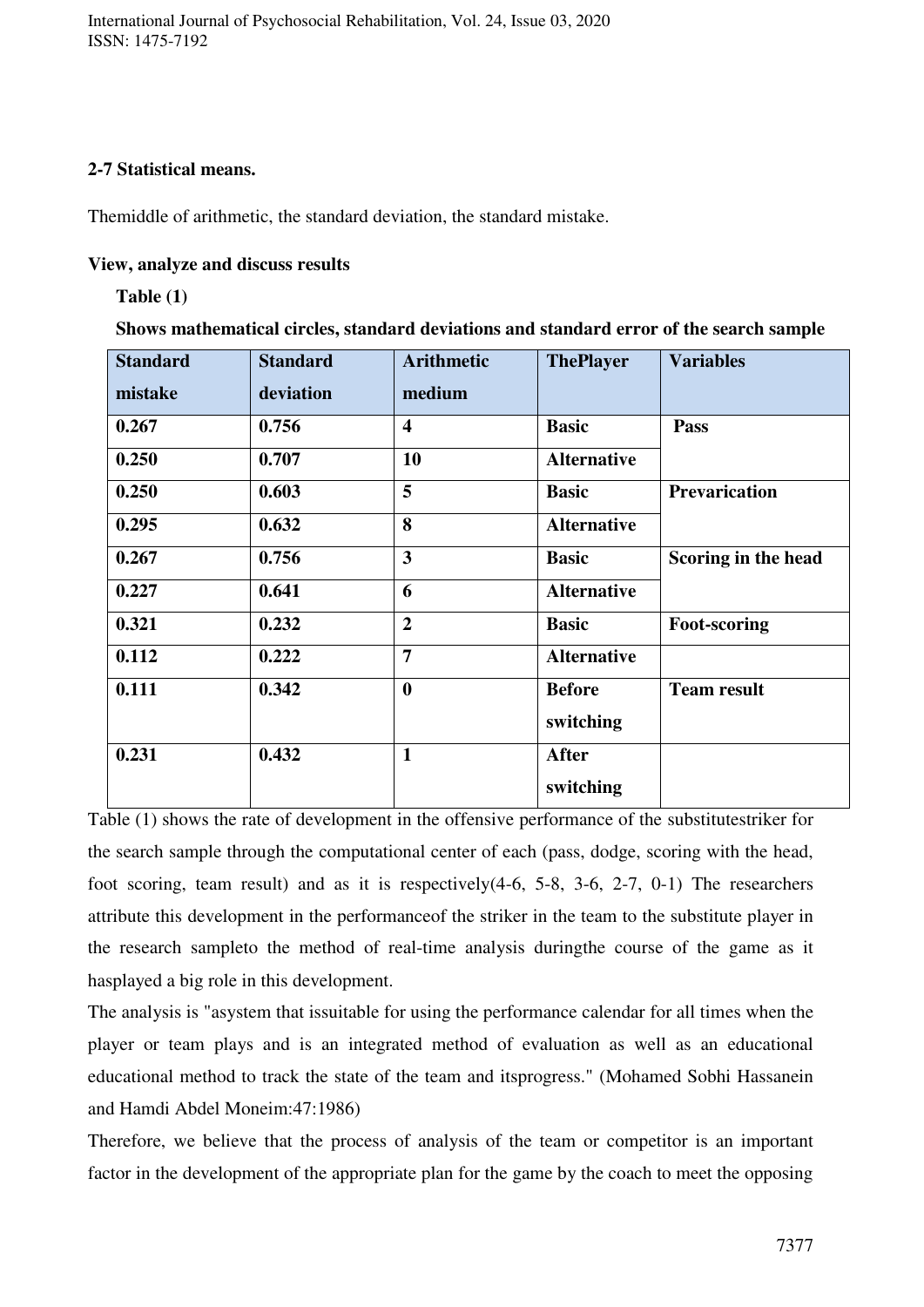team based on the possibilities of his players in terms of strengths and weaknesses, and therefore the process of analysis in the field of the game has become important and indispensable if the coach wants to achieve excellence in the games and achieve good results "the analysis ofmatches in football has become an indispensable topic for any team that wants to get good results." (Sami Al-Saffar and others:229:1992)

## **As for the skill performance of the attacking player**

"These moves by a single player to participate in the collective plan and the strength of the player in individual plans strengthen the collective plans." (Zuhair Qasim al-Khashab and others:232:1999)

The skill performance of the striker's attacking players is divided into:

- 1. Pass.
- 2. Dodgy.
- 3. Scoring with the head.
- 4. Foot scoring.

#### **Pass:**

"It is a means of cooperation between the players, and through the pass the attack is organized andretained the ball and affects the pass skill level of the player and the effect on the accuracy of the pass as well as the type of pass and the method of execution and theright time to send the pass, which is the most frequent event in football." Sabah Reda Jabr:129:1991)

#### **Dodgy:**

 "These are the technical, physical and planning activities that the player makes with or without the ball in order to keep the ball and get rid of the opponent to control the conditions of the game." (Zuhair Qasim al-Khashab: 171:1999)

 Sabah Reda also defined it as the means by which the player can outperform the opponent in individual conflict and is an individual way to overcome the opponent's defense the more varied the quirk the more influential the opponent by building a successful attack that leads to the provision of numerical superiority through the success of the dodge and the liberation of the player from the opponent. (Sabah Reda Jabr: 129:1991)

### **Scoring:**

 Scoring is the main means of determining the result for two equal opponents, which is the first and last decision of the team and the fruit of the efforts of the players throughout the game, and comes the importance of scoring as it decides the result of the game, and the team that scores the most goals during the game is a winner, and the scoring requires players to enjoy the qualities of Physical, skilled and planned types of high sense of ball and the ability to focus, as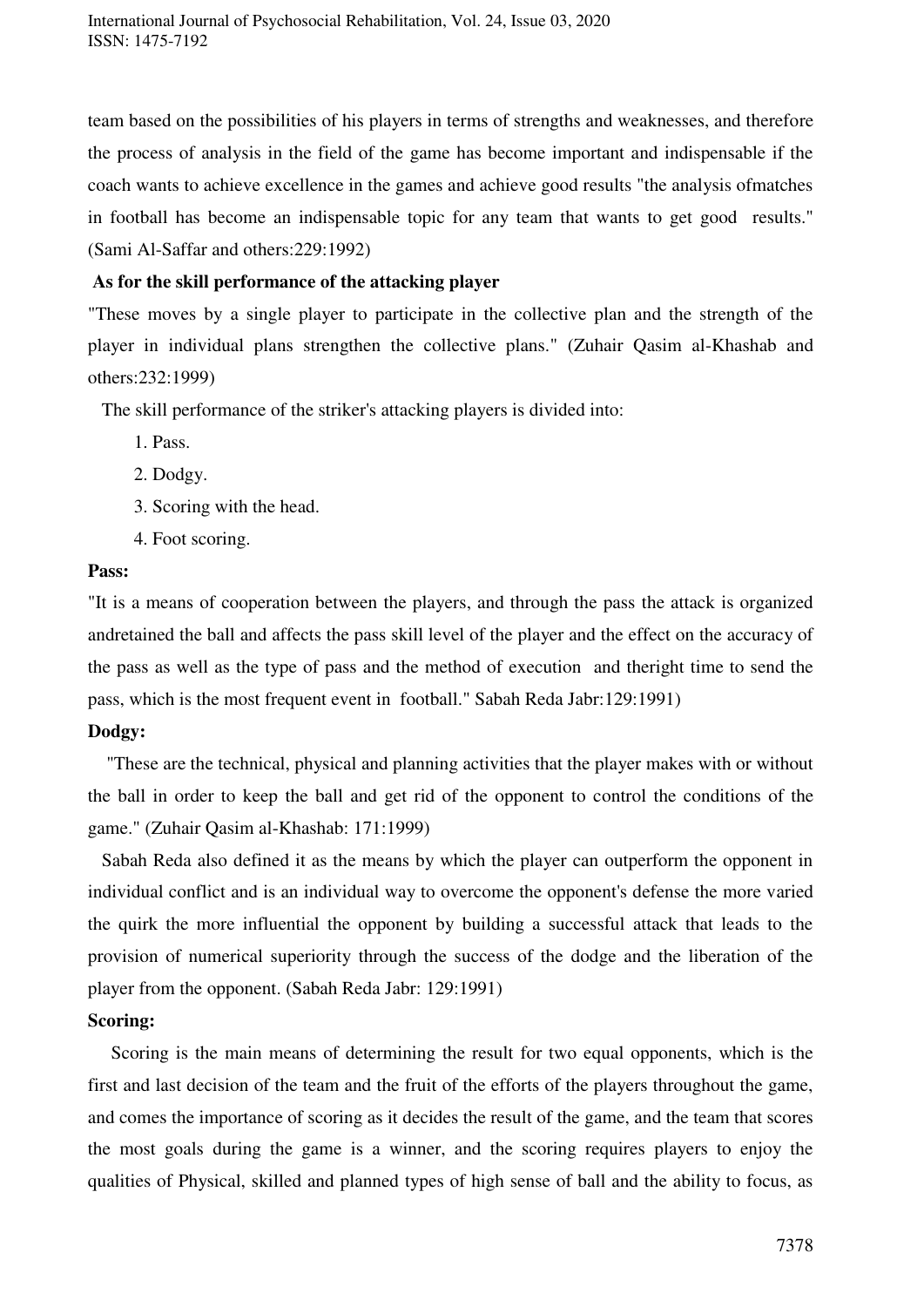the proper technical performance and timing as well as the speed of decision-making, as well as psychological aspects such as self-confidence, will, determination, responsibility and failure in front of the goal of the opposing team play an important and significant role in the scoring process. (Qasim To Zam Sabr and others:255;2005)

 "The player's attempt to get the ball into the opponent's goal is driven by his mental, physical, technical and planning abilities within the framework of the law of the game." (Sabah Reda Jabr:286:1991)

### **Scoring by opinionX:**

 The skill of scoring in the head requires accuracy, concentration, self-confidence, boldness, non-hesitation and slow scoring, as well as field intelligence that gives the player the ability to analyze the new situation and score well in front of defenders and goal protectors.

 "Head scoring continues to play a prominent role in winning and football cannot be thought of without the use of the head." (Qasim To Zam Sabr and others: 254:2005)

### **4 Conclusions and recommendations:**

## **4.1 Conclusions:**

- The researchers noted through the solution there are mistakes for theattacking player during the game clearly the training staff was able to correct them during the switch.
- The use of real-time analysis of the match played a big role in changing the outcome of the game in favor of the team sample research.
- Real-time analysis has a major role to play in raising the morale of the research sample team.

### **4.2 Recommendations:**

- The attention of the coaches to analysis for the great course in the skill performance of the team.
- Coaches should use real-time analysis during the course of the game because of its significant role in improving the skill performance of the team.
- Conductresearch studies on the impact of luck analysis on the team's defensive performance.

### **References**

 Hanafi Mahmoud Mokhtar; practical application in football training:(Cairo, Arab Thought House, 1995).